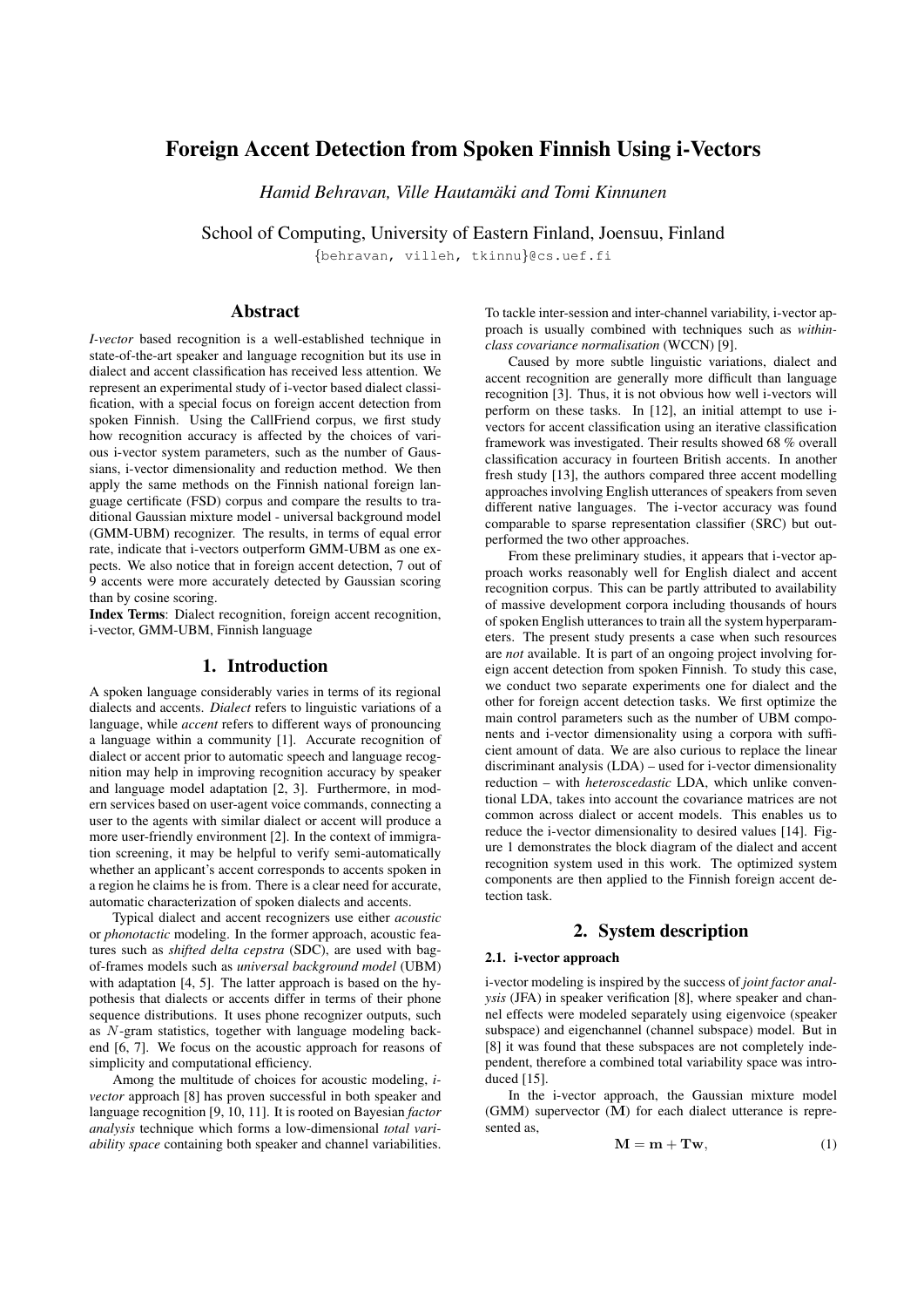

Figure 1: *Block diagram of i-vector dialect and accent recognition used in this work.*

where  $m$  is dialect- and channel-independent UBM supervector, the i-vector w is an independent random vector drawn from  $\mathcal{N}(\mathbf{0}, \mathbf{I})$ , and **T** is a low-rank matrix representing the captured between-utterance variabilities in the supervector space. Because prior is normally distributed then posterior is also normal. Training the  $T$  matrix is similar to training the eigenvoice matrix  $V$  in JFA [16], except that we treat every training utterance of a given dialect model as belonging to different dialect. Extracted i-vector is then just the expectation of the posterior distribution, where  $T$  and  $m$  are the hyper-parameters.

### 2.2. Feature reduction with heteroscedastic linear discriminant analysis

As the extracted i-vectors contain both within- and betweendialect variation, the aim of dimensionality reduction is to project the i-vectors onto a space, where the within-dialect variation is minimal and between-dialect variation maximal. A common technique used for dimensionality reduction of ivectors *linear discriminant analysis* (LDA), where for a L class problem, the maximum projected dimension is  $L - 1$ . As discussed in [14], these  $L - 1$  dimensions do not necessarily contain all the discriminatory data for the classification task, and even if it does, it is not clear whether LDA will capture them. Furthermore, regarding our first corpus, where the recognition task is a two class problem, LDA reduces the i-vector dimension to 1, which clearly leads to incorrect results.

For these reasons, we also consider an extension of LDA, *heteroscedastic* linear discriminant analysis (HLDA) [14]. HLDA is occasionally used in speaker recognition and, unlike LDA, it deals with discriminant information presented both in the means and covariance matrices of classes. To perform dimensionality reduction, i-vector of dimension  $n$  is projected into first  $p < n$  rows,  $a_{j=1...p}$ , of  $n \times n$  HLDA transformation matrix denoted by  $A$ . The matrix  $A$  is estimated by an efficient row-by-row iteration [17], whereby each row is periodically re-estimated as,

$$
\hat{\mathbf{a}}_k = \mathbf{c}_k \mathbf{G}^{(k)-1} \sqrt{\frac{N}{\mathbf{c}_k \mathbf{G}^{(k)-1} \mathbf{c}_k^{\mathrm{T}}}},\tag{2}
$$

where  $c_k$  is the  $k^{th}$  row vector of the co-factor matrix  $C =$ 

 $|A|A^{-1}$  for the current estimate of A and

$$
\mathbf{G}^{k} = \begin{cases} \sum_{j=1}^{J} \frac{N_{j}}{\mathbf{a}_{k} \hat{\Sigma}^{(j)} \mathbf{a}_{k}^{\mathrm{T}}} \hat{\Sigma}^{(j)} & k \leq p \\ \frac{N}{\mathbf{a}_{k} \hat{\Sigma} \mathbf{a}_{k}^{\mathrm{T}}} \hat{\Sigma} & k > p \end{cases}
$$
(3)

where  $\hat{\Sigma}$  and  $\hat{\Sigma}^{(j)}$  are estimates of class-independent covariance matrix and covariance matrix of  $j^{th}$  model,  $N_j$  is the number of training utterances of the  $j^{th}$  model and N is the total number of training utterances. In order to avoid near-to-singular covariance matrices, principal component analysis (PCA) is applied prior to HLDA on the training i-vector features [14, 18]. The dimension of PCA is selected so that within-models scatter matrix becomes non-singular.

### 2.3. Cosine scoring and Gaussian scoring

We consider two scoring schemes for the inferred i-vectors. *Co*sine score [15] for two i-vectors  $w_{\text{test}}$  and  $w_{\text{target}}$  is given by their dot product  $\langle w_{\text{test}}, w_{\text{target}} \rangle$  by the following equation, where A is the HLDA projection matrix, which is trained by using all the training utterances from dialects of a language:

$$
\text{score}(\mathbf{w}_{\text{test}}, \mathbf{w}_{\text{target}}) = \frac{\hat{\mathbf{w}}_{\text{test}}^{\text{T}} \cdot \hat{\mathbf{w}}_{\text{target}}}{\|\hat{\mathbf{w}}_{\text{test}}\| \|\hat{\mathbf{w}}_{\text{target}}\|},\qquad(4)
$$

where  $\hat{\mathbf{w}}_{\text{test}}$  is computed as

$$
\hat{\mathbf{w}}_{\text{test}} = \mathbf{A}^{\text{T}} \mathbf{w}_{\text{test}}.
$$
 (5)

In order to model  $\mathbf{\hat{w}}_{\text{target}}$ , we followed the same strategy used in [19], where  $\hat{\mathbf{w}}_{\text{target}}$  is defined as

$$
\hat{\mathbf{w}}_{\text{target}} = \frac{1}{N_d} \sum_{i=1}^{N_d} \hat{\mathbf{w}}_{id},\tag{6}
$$

where  $N_d$  is the number of training utterances in dialect d, and  $\hat{\mathbf{w}}_i$  is the projected i-vector of training utterance i for dialect d computed the same way as in (5). In addition to cosine scoring, we also experimented with *Gaussian scoring* described in [10]. For a given i-vector  $\mathbf{w}_{\text{test}}$  of a test utterance, the log-likelihood for a target dialect  $d$  is computed as,

$$
ll_{\mathbf{w}_{\text{test}}} = \hat{\mathbf{w}}_{\text{test}}^{\text{T}} \boldsymbol{\Sigma}^{-1} \mathbf{m}_d - \frac{1}{2} \mathbf{m}_d^{\text{T}} \boldsymbol{\Sigma}^{-1} \mathbf{m}_d, \tag{7}
$$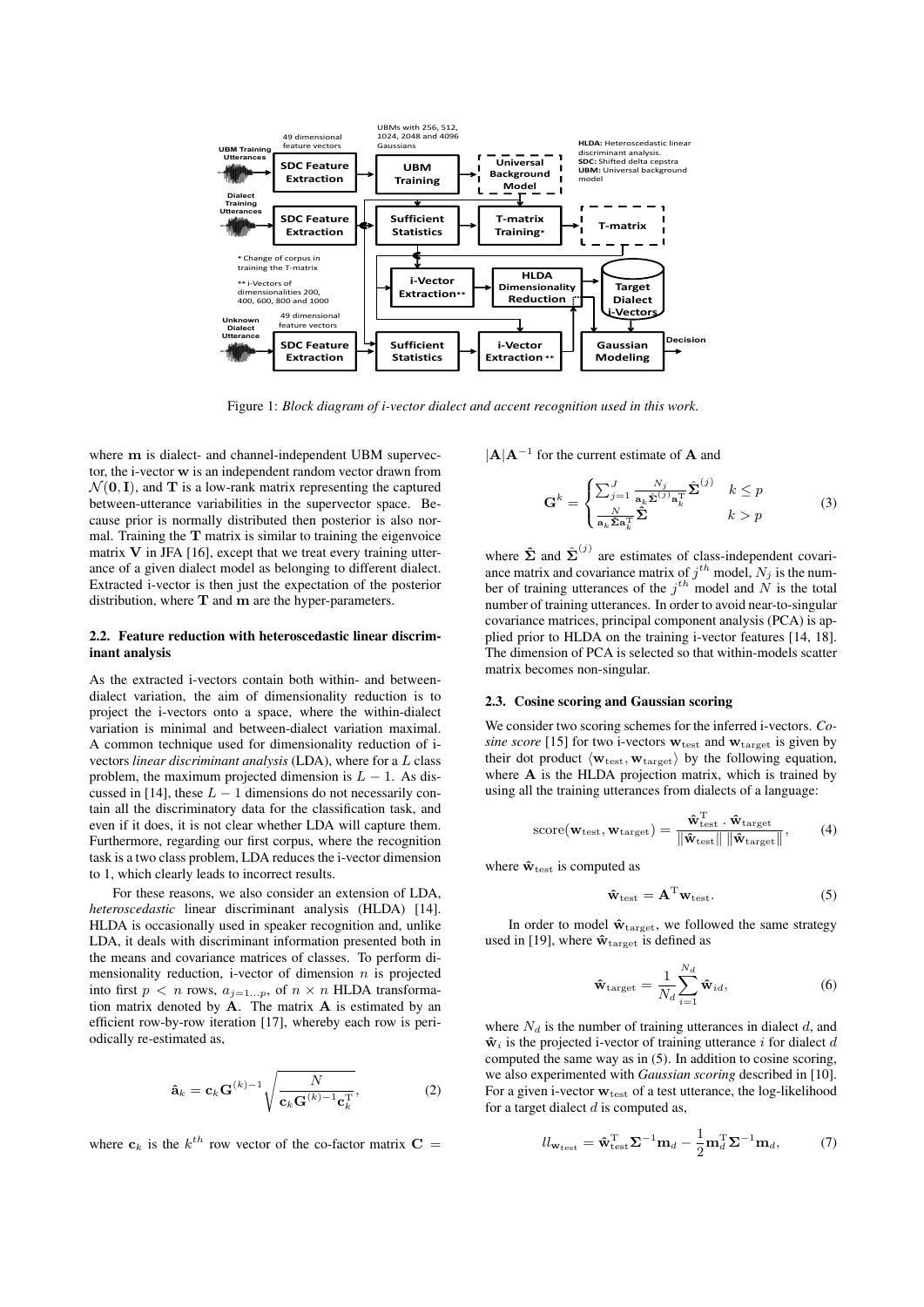where  $m_d$  is the mean vector of dialect d and  $\Sigma$  is the common covariance matrix shared across all dialects. It is computed as,

$$
\mathbf{\Sigma} = \frac{1}{D} \sum_{i=1}^{D} \frac{1}{N_d} \sum_{i=1}^{N_d} (\hat{\mathbf{w}}_{id} - \mathbf{m}_d) (\hat{\mathbf{w}}_{id} - \mathbf{m}_d)^{\mathrm{T}}, \quad (8)
$$

where

$$
\mathbf{m}_d = \frac{1}{N_d} \sum_{i=1}^{N_d} \hat{\mathbf{w}}_{id}.
$$
 (9)

and  $\mathbf{\hat{w}}_{id}$  corresponds to projected i-vector of training utterance  $i$  for dialect  $d$ .

# 3. Experimental set-up

#### 3.1. Corpora

*CallFriend* corpus [20] is a collection of unscripted conversations of 12 languages recorded over telephone lines. It includes two dialects for each target language available. All the utterances are organized into training, development and evaluation subsets. For our purposes, we selected dialects of English, Mandarin and Spanish languages and partitioned them into wave files of 30 seconds in duration, resulting in approximately 4000 splits per each subset. All the audio files have 8 KHz sample frequency.

The second corpus, *FSD* corpus [21] was developed to assess language proficiency among adults of different languages. We selected the speaking responses in Finnish. These responses correspond to 18 foreign accents. Unfortunately, as the number of utterances in some accents was not high enough to perform recognition experiments, 9 accents — Russian, Albanian, Arabic, Chinese, English, Estonian, Kurdish, Spanish, and Turkish — with enough available utterances were chosen for the experiments. The unused accents were, however, used in training UBM and the T-matrix. For our purposes, each accent set is randomly split into a test and a train set. Split was done in such a way that no speaker is placed into both test and train sets. The test set consists of (approximately) 30% of the utterances, while the training set consists of the remaining 70%. The original raw mp3 audio files were further partitioned into 30 seconds length and resampled to 8 KHz wave files.

#### 3.2. Feature extraction

The feature extraction process consists of windowing the speech signal at 20ms length and 10ms shift filtered through Mel-scale filterbank over the band 0-4000 Hz, producing 27 log-filterbank energies. RASTA filtering is applied to log-filterbank energies and producing seven cepstral coefficients (c0-c6) via DCT. The cepstral coefficients are further normalized using cepstral mean and variance normalization (CMVN) and vocal tract length normalization (VTLN) [22], and converted into 49-dimensional shifted delta cepstra (SDC) feature vectors [23] with 7-1-3-7 parameters. Finally, non-speech frames are removed to obtain the final SDC feature vector.

#### 3.3. GMM-UBM system

In order to have a baseline comparison with conventional dialect and accent recognition systems, we also developed a GMM-UBM system of 2048 components similar to the work presented in [24]. It consists of 10 iterations of EM and 1 iteration for adapting the UBM to each dialect model using SDC features. During the adaptation process, means, variance and weights are

all updated given the training data for each dialect. In this work, UBMs are constructed per language, meaning that for each language available, UBMs are built by using all training utterances available within the dialects of a specific language. The testing procedure employs a fast scoring scheme as described in [25] to score the input utterance to each adapted dialect model.

#### 3.4. Classifiers and evaluation metric

To investigate i-vector recognizer in dialect and foreign accent recognition tasks, we developed four testing conditions on the CallFriend corpus. The purpose of these experiments is to search for the optimal i-vector parameters for dialect recognition and, consequently, use them to report the performance of i-vector system in foreign accent recognition. For all experiments, log-likelihood scores are calibrated with multi-class logistic regression method [26] and the results are reported for both cosine scoring and Gaussian scoring classifiers.

System performance is reported in terms of *equal error rate (EER)*. It indicates the operating point at which false alarm and miss alarm rates are equal. Scores are computed by pooling out all scores from all target and non-target dialects or foreign accents. In case of FSD corpus, we also report the individual EER of each target accent.

# 4. Results

Table 1 lists the CallFriend performance results for selected i-vector dimensionalities. In contrast to language recognition systems [10], recognition performance improves as the i-vector dimensionality increases in both classifiers. Furthermore, the Gaussian classifier slightly outperforms cosine scoring. Our results are also in agreement with findings of [12] in which accent recognition performance improves with increment in the number of factors in the i-vector extraction system.

Table 1: *Performance of i-vector system in CallFriend corpus for selected i-vector dimensions (EER %). UBM has 1024 Gaussians.*

|             |         | English |                                 | Mandarin |                 | Spanish |  |
|-------------|---------|---------|---------------------------------|----------|-----------------|---------|--|
| $i$ -vector |         |         | Gaussian Cosine Gaussian Cosine |          | Gaussian Cosine |         |  |
|             | scoring | scoring | scoring                         | scoring  | scoring         | scoring |  |
| 200         | 22.14   | 23.20   | 20.12                           | 20.49    | 20.43           | 20.87   |  |
| 400         | 21.81   | 22.60   | 18.70                           | 19.11    | 19.10           | 20.21   |  |
| 600         | 20.04   | 21.30   | 17.84                           | 18.45    | 18.38           | 19.63   |  |
| 800         | 18.54   | 19.83   | 15.74                           | 16.31    | 16.56           | 18.63   |  |
| 1000        | 17.18   | 18.01   | 14.77                           | 14.91    | 15.00           | 16.01   |  |

Table 2 shows the effect the UBM size. A curious observation is insensitivity of the i-vector performance to UBM size; the UBM with smaller size outperforms larger UBM. Also, Gaussian scoring outperforms cosine scoring as above.

The effect of varying the dimension of HLDA projection matrix is shown in Figure 2. The result suggests that reducing the dimensionality of i-vector considerably affects recognition accuracy. However, too aggressive reduction of i-vector dimensionality reduces accuracy. Although i-vectors of high dimension can be viewed as including more discriminatory variability, which then also contain more channel variability that degrades accuracy [18]. Dimensionality reduction result is comparable with findings in i-vector based speaker and language recognition systems, where applying LDA, a special case of HLDA, led to improvements in results [9, 27].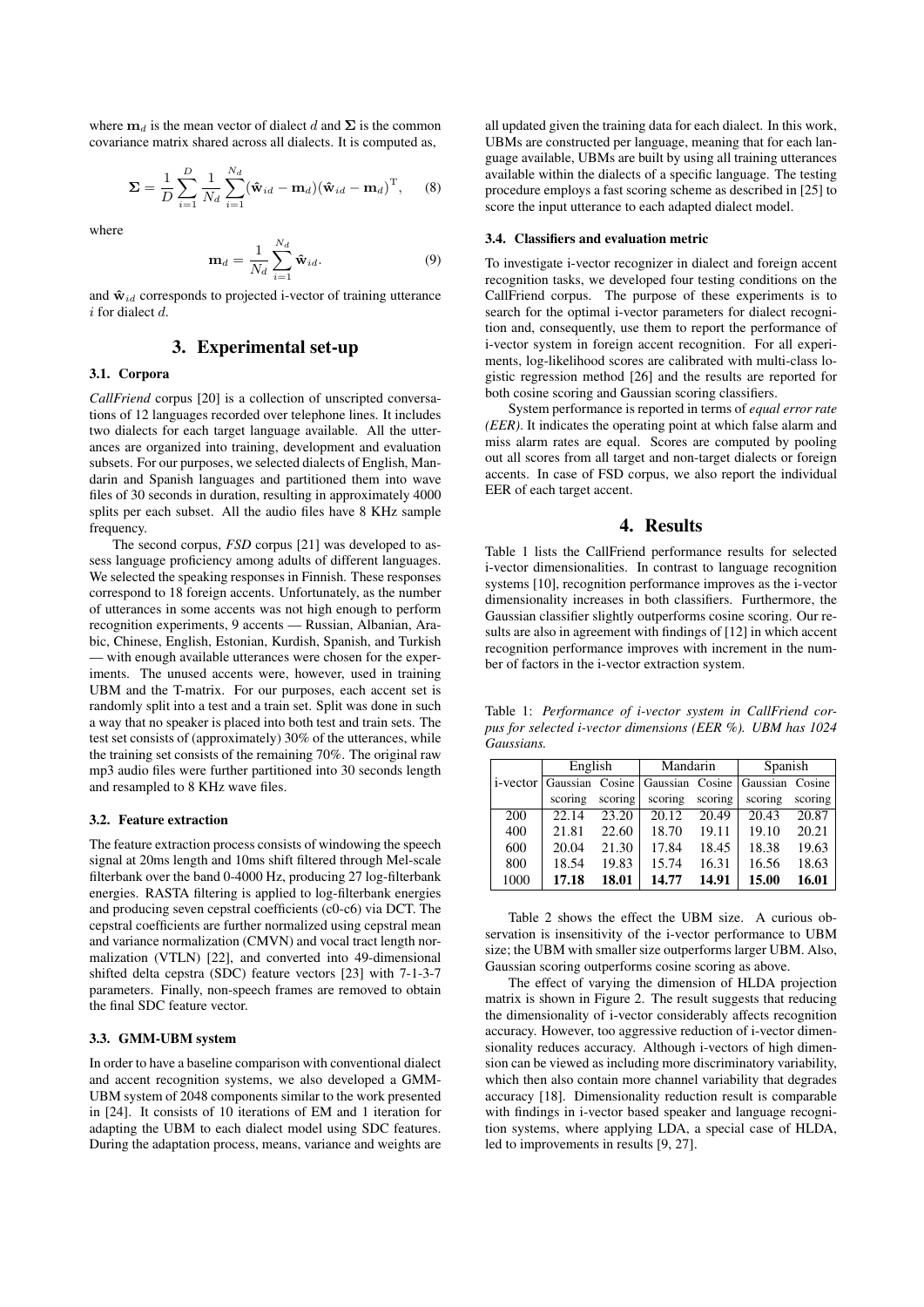Table 2: *Performance of i-vector system in CallFriend corpus for five selected UBM sizes (EER %). i-vectors are of dimension 600.*

|            | English  |         | Mandarin        |         | Spanish         |         |
|------------|----------|---------|-----------------|---------|-----------------|---------|
| <b>UBM</b> | Gaussian | Cosine  | Gaussian Cosine |         | Gaussian Cosine |         |
|            | scoring  | scoring | scoring         | scoring | scoring         | scoring |
| 256        | 20.01    | 21.12   | 17.26           | 17.93   | 18.30           | 19.00   |
| 512        | 20.14    | 21.61   | 17.20           | 17.91   | 18.32           | 19.15   |
| 1024       | 20.04    | 21.30   | 17.84           | 18.45   | 18.38           | 19.63   |
| 2048       | 23.23    | 23.81   | 20.18           | 21.15   | 21.03           | 22.01   |
| 4096       | 23.90    | 23.89   | 20.23           | 21.57   | 21.84           | 22.66   |



Figure 2: *Equal error rates at different dimensions of HLDA projected i-vectors in CallFriend corpus.*

As one of the aims in i-vector approach is to maximize the captured total variability, we also investigated the effect of changing the corpus in training the T-matrix. To this end, we used estimated sufficient statistics of the FSD corpus utterances for training the T-matrix in CallFriend corpus. Results are given in Table 3, where the only difference between rows is the corpus used to train the T-matrix. It should be noted that in case of CallFriend corpus, for a selected language, all training utterances of two other languages were used to train the T-matrix. As expected, the recognition accuracy increases when T-matrix is trained from the same corpus as the sufficient statistics have been computed.

Table 3: *Change of corpus in training the T-matrix in Call-Friend corpus experiment (EER %). UBM is of size 1024 and i-vectors of dimension 600, Gaussian scoring.*

| Corpus used for T-matrix   English   Mandarin   Spanish |       |       |       |
|---------------------------------------------------------|-------|-------|-------|
| CallFriend                                              | 20.04 | 17.84 | 18.38 |
| FSD                                                     | 23.77 | 22.30 | 22.81 |

Performance of i-vector system in foreign accent recognition experiment is shown in Table 4. It is interesting that foreign accent recognition seems to be more challenging than dialect recognition. The smallest EER achieved in FSD corpus is 16.56% compared to 14.77% best EER performance in Mandarin dialects of CallFriend corpus. For some accents such as Estonian, Kurdish and Russian, this difficulty is more pronounced. Linguistically, those languages close to Finnish are more difcult to be discriminate. Estonian is Uralic language as is Finnish. Kurdish and Russian, in turn, are an Indo-European languages, but do not belong to the same sub-family as English. Moreover, Speakers of a dialects in CallFriend are native speakers, so one can expect a uniform language speaking ability. But for speakers of a foreign language, accentedness is correlated with the ability to speak the target language (Finnish in this case). In conclusion, speech material from where the detections are made from.

Table 4: *Performance of i-vector system in FSD corpus (EER %). UBM is of size 256 and i-vectors of dimension 1000.*

|          |      | Accents # of Utterances Gaussian scoring Cosine scoring |       |
|----------|------|---------------------------------------------------------|-------|
| Spanish  | 72   | 16.56                                                   | 16.90 |
| Turkish  | 100  | 16.63                                                   | 16.37 |
| Chinese  | 78   | 18.83                                                   | 18.64 |
| Albanian | 85   | 18.86                                                   | 18.89 |
| English  | 106  | 19.44                                                   | 21.03 |
| Arabic   | 194  | 22.21                                                   | 23.42 |
| Russian  | 1061 | 25.28                                                   | 26.76 |
| Kurdish  | 93   | 25.50                                                   | 27.31 |
| Estonian | 184  | 26.51                                                   | 28.53 |
| All      | 1973 | 20.01                                                   | 22.00 |

Finally, in Table 5, regarding the optimal parameters achieved in the previous experiments, we demonstrate the best ivector performance achieved so far and compare the results with the GMM-UBM system. The results indicate that i-vector system outperforms the conventional GMM-UBM system in both corpora as one expects, however, much more work is needed to include i-vector system. We believe that the i-vector performance reported in this work is not the best performance that ivector system could achieve. As mentioned in [12, 13], relying on good back-end classifiers can considerably improve performance of i-vector system in accent recognition, but this is left as future work.

Table 5: *Comparison between best overall i-vector performance and GMM-UBM system in CallFriend and FSD corpora (EER %). UBM is of size 256, i-vectors of dimensionality 1000 and HLDA projected i-vectors of dimension 180, Gaussian scoring.*

| Corpus     | <b>GMM-UBM</b> | <i>i</i> -vector |
|------------|----------------|------------------|
| CallFriend | 18.73          | 15.06            |
| ESD.       | 24.13          | 20.01            |

# 5. Conclusions

In this paper, we have investigated the effectiveness of i-vector system in context of dialect and foreign accent recognition systems. Our findings demonstrate that i-vector system outperforms classic GMM-UBM as one expects. Foreign accent recognition is found more challenging than dialect recognition. We have also shown that i-vector performance is dependent to dimensionality of i-vectors, choices of corpus in training the Tmatrix and dimension of projected i-vectors.

### 6. Acknowledgements

We would like to thank Ari Maijanen from University of Jyväskylä for an immense help with the FSD corpus. This work was partly supported by Academy of Finland (projects 253000 and 253120).